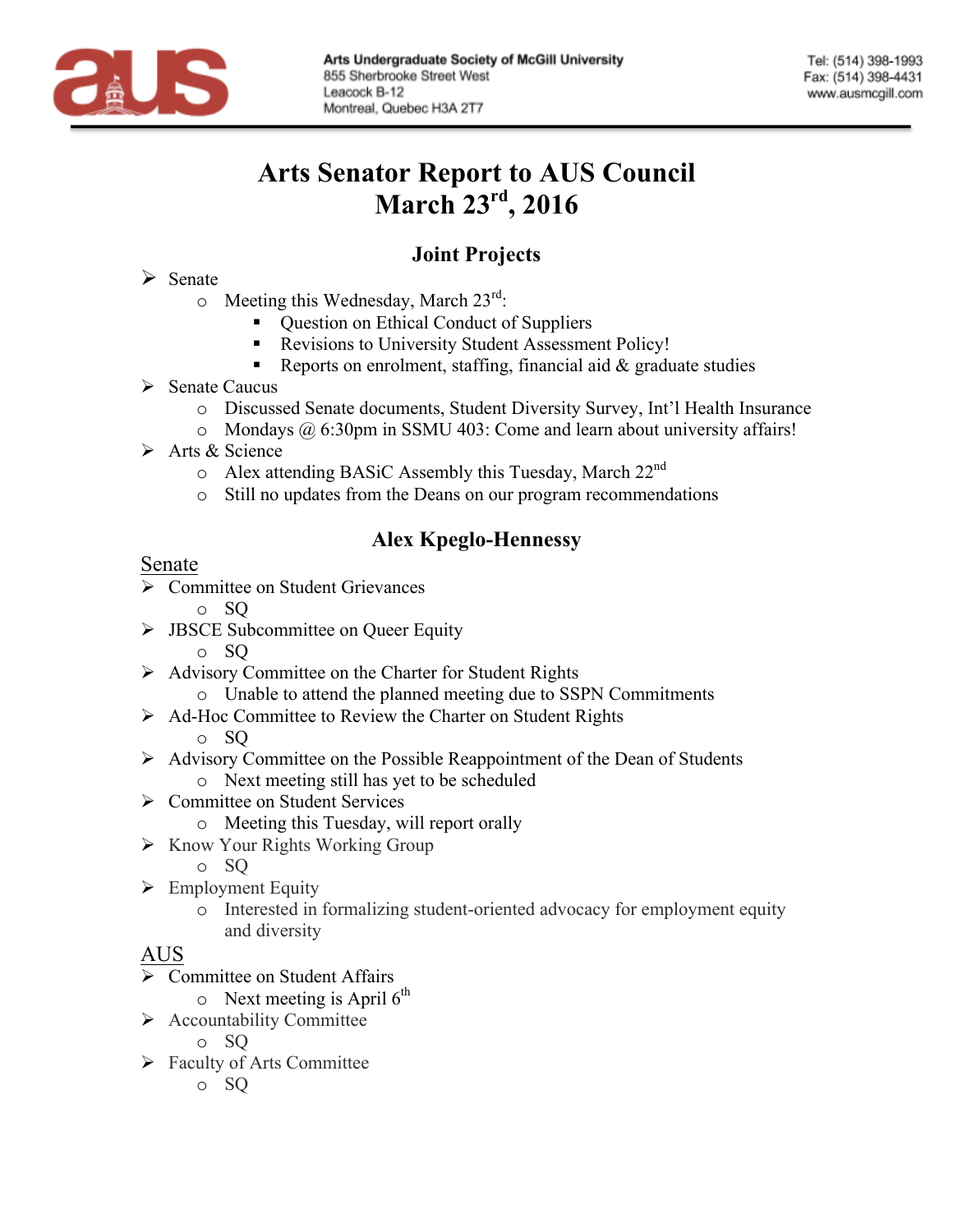#### SSMU

- Ø Student Society Programming Network
	- o SQ

## **Erin Sobat**

## Senate

- $\triangleright$  Academic Policy Committee (APC)
	- o Attended Conduct of Research Roundtable on March 16<sup>th</sup>; discussed scope of revised *Regulations on the Conduct of Research* & various case studies
		- Missed meeting on March 17<sup>th</sup>; next meeting Thursday, March 31<sup>st</sup>
- Ø Enrolment and Student Affairs Advisory Committee (ESAAC)
	- $\circ$  Missed meeting on March  $8<sup>th</sup>$ ; discussions continue around Sexual Assault Policy & medical note policy revisions
	- $\circ$  Next meeting Tuesday, April  $5<sup>th</sup>$
- Ø Committee on Student Services (CSS)
	- $\circ$  Next meeting this Thursday, March 24<sup>th</sup>; discussing budget concerns & reviewing Innovation Fund applications
- $\triangleright$  Principal's Task Force on the Royal Victoria Hospital Site
	- $\circ$  Meeting on Friday, March 18<sup>th</sup> cancelled; new meeting TBD
- Ø Senior Director of Student Services Search Committee
	- o Status quo pending further discussions with the Deputy Provost (see joint statement released by student associations: http://ow.ly/SRqO9)

## SSMU

- $\triangleright$  Legislative Council
	- $\sim$  Met Thursday, March 10<sup>th</sup>; adopted revised Committee Terms of Reference & Motion to Oppose Bill 56
	- $\circ$  Next meeting this Thursday, March 24<sup>th</sup>
- Ø Internal Regulations Review Committee (IRRC)
	- $\circ$  Met on Wednesday, March 16<sup>th</sup> to review Internal Affairs IRs; tabled for more extensive summer revision
	- o Have successfully reviewed Constitution & all portfolio IRs! Governance document review & executive restructuring will continue into next year.
- $\triangleright$  Health & Dental Review Committee
	- $\circ$  Met on Sunday, March 13<sup>th</sup> to discuss referendum & institutionalization
	- o Referendum to add mental health coverage passed!
- $\triangleright$  Nominating Committee
	- o No new business; future meetings TBD
- Ø "Know Your Rights" Working Group (KYRWG)
	- $\circ$  Will be finalizing website content for exams/accommodations & auditing Faculty-level procedures to identify discrepancies
- $\triangleright$  University Affairs Committee
	- $\circ$  Met on Thursday, March 10<sup>th</sup> to review MoA negotiation & UA website plans
	- $\circ$  Next meeting this Thursday, March 24<sup>th</sup>